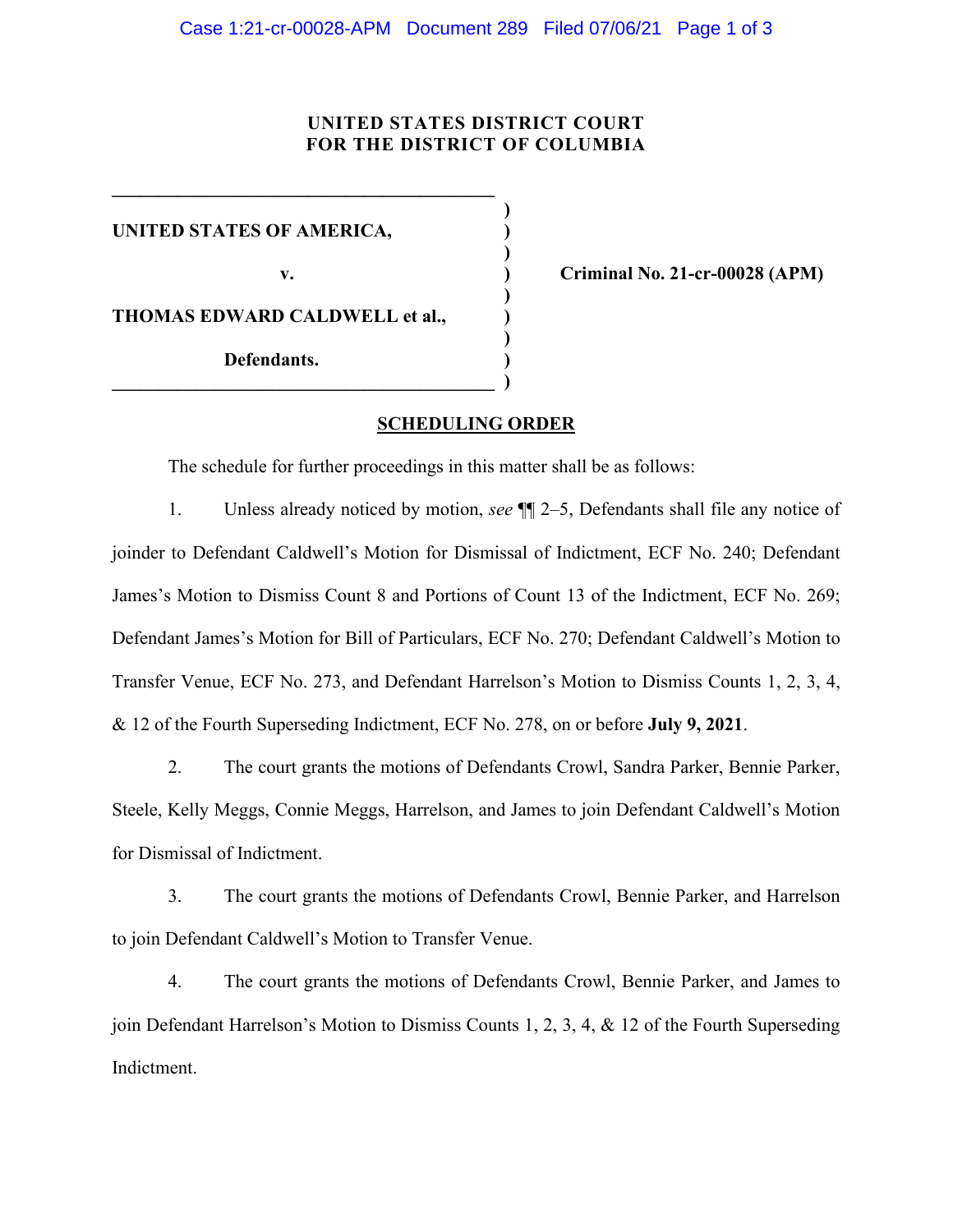## Case 1:21-cr-00028-APM Document 289 Filed 07/06/21 Page 2 of 3

5. The court grants Defendant Harrelson's motion to join Defendant James's Motion to Dismiss Count 8 and Portions of Count 13 of the Indictment and Motion for Bill of Particulars.

6. The parties shall appear for a hearing on Defendant Caldwell's Motion for Dismissal of Indictment, ECF No. 240; Defendant James's Motion to Dismiss Count 8 and Portions of Count 13 of the Indictment, ECF No. 269; Defendant James's Motion for Bill of Particulars, ECF No. 270; Defendant Caldwell's Motion to Transfer Venue, ECF No. 273, and Defendant Harrelson's Motion to Dismiss Counts 1, 2, 3, 4, & 12 of the Fourth Superseding Indictment, ECF No. 278, on **September 8, 2021, at 2:00 p.m.** Oral argument shall proceed in a hybrid fashion. **Defense counsel who drafted the motions listed in this paragraph must appear in person in Courtroom 10, unless they request leave of court to appear remotely.** Any counsel or Defendants who wish to appear remotely may do so without leave of court but must notify the courtroom deputy of their intention to appear remotely by **September 3, 2021**.

7. The court grants the motion for an extension of time to file Rule 12 motions as to Defendants Caldwell, Crowl, Watkins, Sandra Parker, Bennie Parker, Steele, Kelly Meggs, Connie Meggs, Harrelson, Minuta, and James. All Defendants, including Defendants Walden, Dolan, Hackett, and Isaacs, shall file any additional Rule 12 motions on or before **September 2, 2021**. The government shall respond to such Rule 12 motions on or before **September 30, 2021**. Defendants shall file any replies to such motions on or before **October 14, 2021**.

8. Trial in this matter shall proceed in two stages. The first trial shall begin on **January 31, 2022**. All detained Defendants will be tried in the first trial, and additional

2